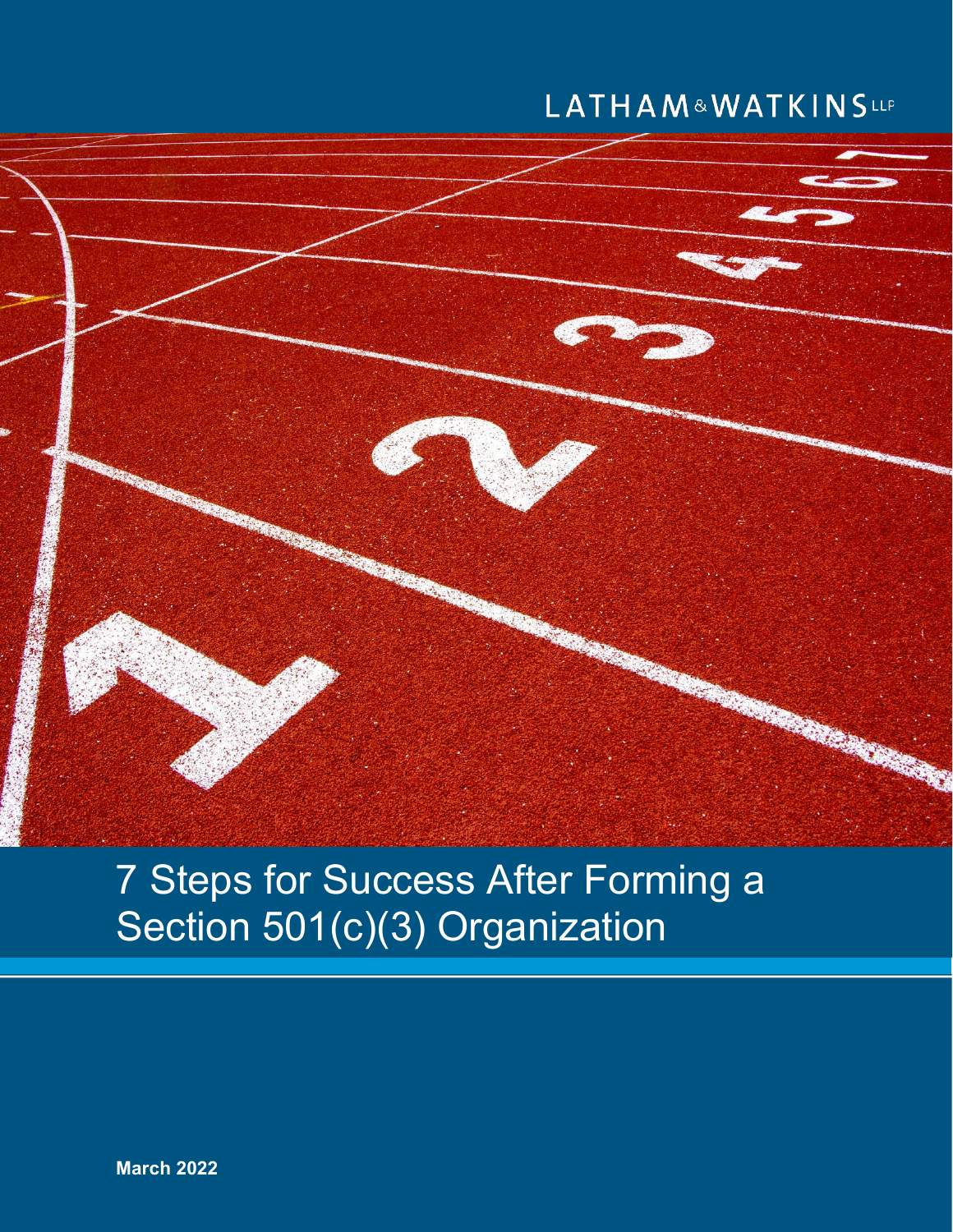Section 501(c)(3) status comes with a number of operational and compliance requirements that must be followed in order to maintain federal income tax exemption.<sup>[1](#page-5-0)</sup> This guide highlights key Section 501(c)(3) requirements that should be continuously monitored to ensure successful operations as an organization moves forward after its formation.

#### 1. Ensure information returns are filed annually with the IRS

Most Section 501(c)(3) organizations (referred to herein as "a charity," "charities," or "charitable organizations") must file a Form 990, Form 990-EZ, Form 990-N, or Form 990-PF annual information return with the  $IRS<sup>2</sup>$  $IRS<sup>2</sup>$  $IRS<sup>2</sup>$ . The annual filing requirement begins with the taxable year in which the entity is formed, whether or not it has received a tax exemption determination from the IRS. If an organization fails to file for three consecutive years, the IRS will revoke its tax-exempt status. A charitable organization that loses its tax-exempt status can apply for retroactive reinstatement, but it will need to demonstrate that there was reasonable cause for the failure to comply. Many charitable organizations find it helpful to hire an accounting firm to assist with federal and state tax return preparation and filing.

#### 2. Satisfy the requirements imposed with respect to charitable solicitations / fundraising

The IRS imposes recordkeeping and substantiation rules on donors who make charitable contributions, and it imposes separate disclosure rules on charities that receive certain contributions where the donor receives goods or services in connection with the contribution.

Before donors can claim a charitable contribution on their federal income tax returns, they must (a) have a bank record or written communication from the charity evidencing any monetary contribution and (b) obtain a written acknowledgment from the charity for any single contribution of \$250 or more. Although it's a donor's responsibility to obtain a written acknowledgment so the donor can claim the tax deduction, a charity will often voluntarily assist a donor by providing a timely, written statement containing:

- the name of the organization;
- the amount of a cash contribution:
- a description (but not the value) of any non-cash contribution; and either
	- $\circ$  a statement that no goods or services were provided by the organization in return for the contribution, if that was the case; or
	- $\circ$  a description and good faith estimate of the value of goods or services, if any, that an organization provided in return for the contribution.

A separate acknowledgment may be provided for each single contribution of \$250 or more, or one acknowledgment, such as an annual summary, may be used to substantiate several contributions of \$250 or more. There are no IRS forms for the acknowledgment.

The obligation to obtain the written acknowledgement discussed above falls on the donor. However, the IRS does require charitable organizations to provide a written disclosure to a donor who receives goods or services in exchange for a single contribution in excess of \$75 (such as a meal at a fundraising event).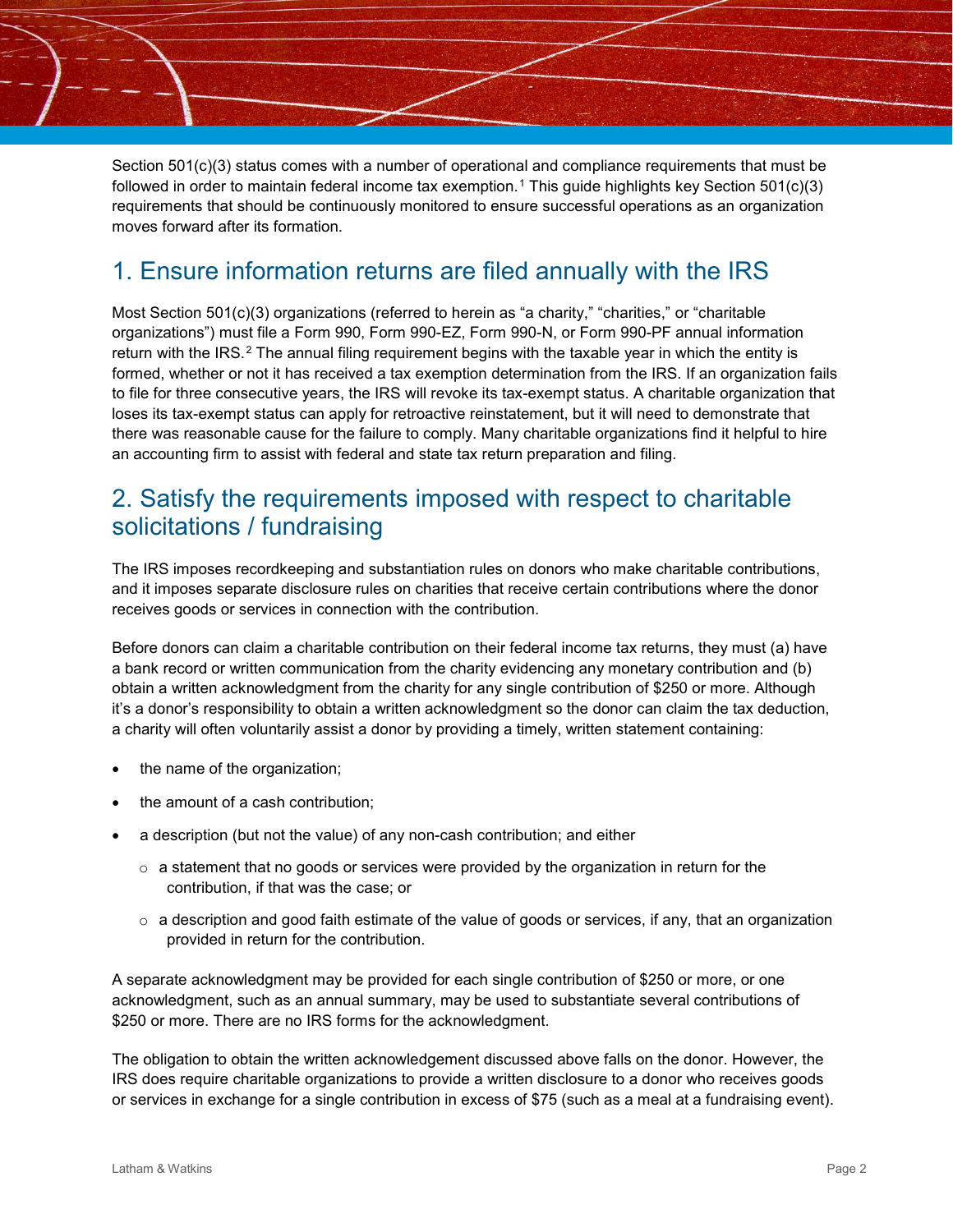Many states have laws regulating the solicitation of funds for charitable purposes (i.e., engaging in fundraising). These statutes generally require organizations to register with a state agency before soliciting the state's residents for contributions. A simple "Donate Now" button on a website could trigger a registration requirement in several states. Organizations may also be required to file periodic financial reports. State laws may impose additional requirements on fundraising activity involving paid solicitors and fundraising counsel.

#### 3. Do not engage in a transaction that provides substantial private benefit or any private inurement

Federal law prohibits a Section 501(c)(3) organization from providing substantial private benefits. A private benefit occurs when the income or assets of the organization are employed to benefit a private person. It is important to distinguish between private persons and a class of people that an organization's exempt purpose may target to benefit. If the private benefit conferred is incidental to achieving the exempt purpose, then the benefit is permissible. This analysis is both qualitative and quantitative in nature.

A subset of private benefit is private inurement. Private inurement is any private benefit that is provided to an insider of the organization (such as excessive compensation or lavish gifts). This generally includes any persons in control of the organization (and persons related to them), such as founders, directors, officers, and key employees. Any level of private inurement is strictly prohibited. Violation of this prohibition may result in revocation of tax-exempt status and the imposition of certain excise taxes.

#### 4. Do not engage in substantial lobbying or any political campaign activities

All Section 501(c)(3) organizations are absolutely prohibited from directly or indirectly participating in, or intervening in, any political campaign on behalf of (or in opposition to) any candidate for elective public office. Contributions to political campaign funds or public statements of position (oral or written) made on behalf of the organization in favor of or in opposition to any candidate for public office clearly violate the prohibition against political campaign activity. Violating this prohibition may result in revocation of taxexempt status and the imposition of certain excise taxes.

Certain activities or expenditures may be permissible depending on the facts and circumstances. For example, certain voter education activities (including presenting public forums and publishing voter education guides) conducted in a non-partisan manner do not constitute prohibited political campaign activity. In addition, other activities intended to encourage people to participate in the electoral process, such as voter registration and get-out-the-vote drives, would not be prohibited political campaign activity if conducted in a non-partisan manner. On the other hand, voter education or registration activities with evidence of bias that (a) would favor one candidate over another, (b) oppose a candidate in some manner, or (c) have the effect of favoring a candidate or group of candidates, would constitute prohibited participation or intervention.

Some lobbying by a charitable organization is permitted; it just cannot constitute a significant part of the organization's activities. Lobbying is defined as any attempt to influence legislation. Legislation includes action by Congress, a state legislature, or a local council or similar governing body. It also includes action by the general public in connection with a referendum, initiative, constitutional amendment, or similar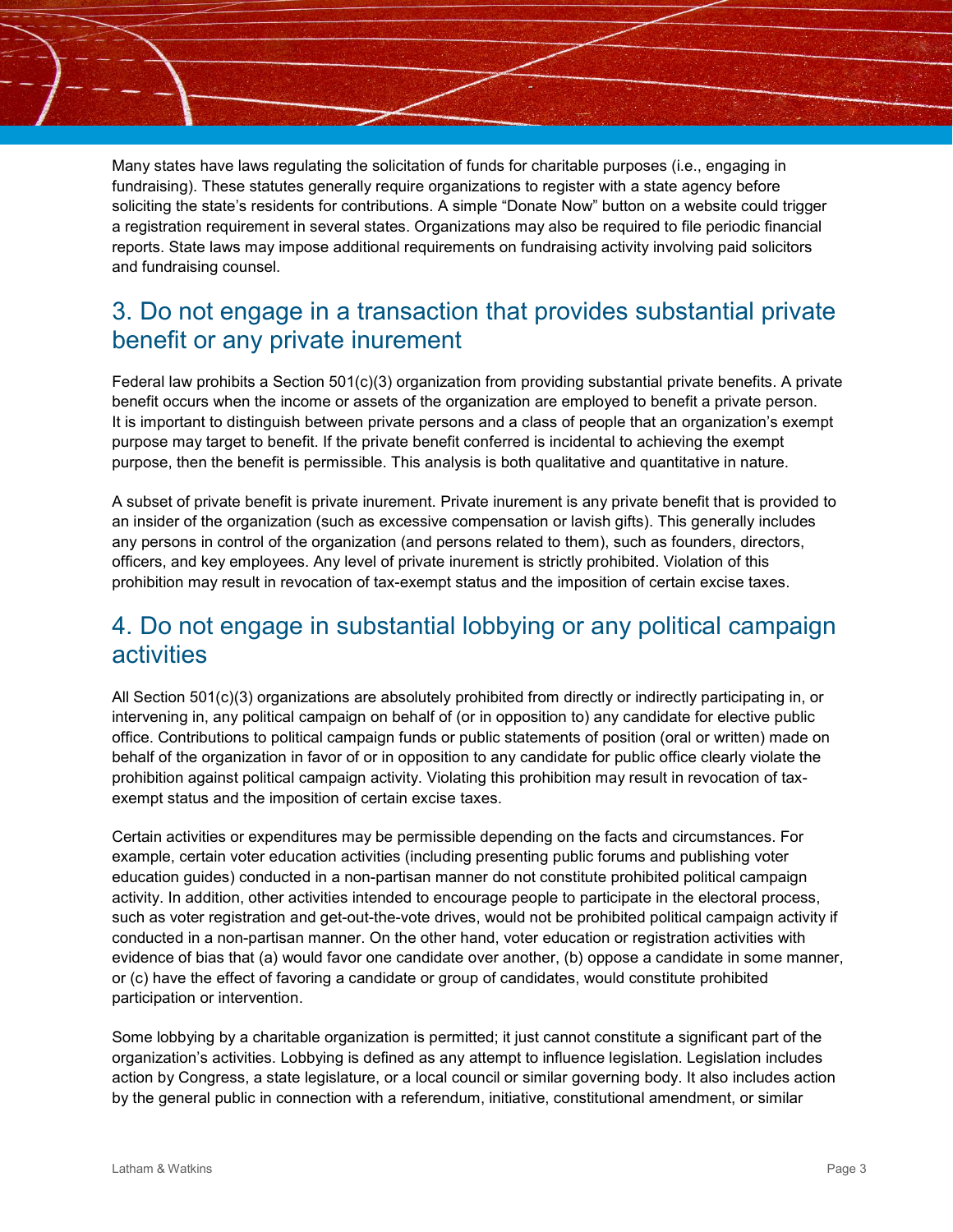procedure. Lobbying does not include the discussion or advancement of general policy positions. So nonpartisan research or study of an issue, even if it may be the subject of proposed or pending legislation, is permitted as long as it does not advocate adoption of specific legislation or a specific legislative activity. Further, lobbying does not include technical assistance or testimony given at the request of a governmental body.

Finally, a self-defense exception permits an organization to communicate with legislators regarding any possible legislative decision that may affect the existence of the organization, its powers and duties, its tax-exempt status or the deductibility of contributions to it.

For purposes of charitable organizations, lobbying is divided into "direct lobbying," which occurs when the organization communicates directly with legislators and their staffs regarding specific legislation (including by testimony), and "grassroots lobbying," which occurs when the organization communicates with the general public regarding specific legislation and encourages them to contact their legislators.

The determination of whether the degree of lobbying is substantial is based on a facts-and-circumstances analysis. Some factors that may be considered include the percentage of time and expenditures allocated to lobbying. Organizations that know they will engage in regular lobbying activities and that want a degree of certainty to the substantial amount analysis may make an election with the IRS to have substantiality measured by the amount of expenditures on lobbying.

#### 5. Be aware of unrelated business income which may be subject to taxes

The IRS imposes a tax on any unrelated trade or business taxable income of a Section 501(c)(3) organization. This tax is commonly referred to as unrelated business income tax, or UBIT. An unrelated trade or business is any activity that is regularly carried on for the production of income and that is not substantially related to achieving the organization's exempt purpose. Engaging in a business merely to raise income to fund activities supporting an exempt purpose does not make the business related to the exempt purpose. A Form 990-T must be filed if an organization has gross unrelated business taxable income above a certain amount.

Some income of a charitable organization is not subject to UBIT, including, generally:

- investment income, such as dividends, interest, and capital gains;
- income generated through the services of volunteers;
- income from business activities that are provided primarily for the convenience of members, exempt program participants or beneficiaries, or employees of the organization;
- providing low-cost items such as a T-shirt or coffee mug to donors in connection with a donation is not considered a business sale; and
- the sale of certain sponsorships for events hosted by the organization, such as an annual fundraising dinner.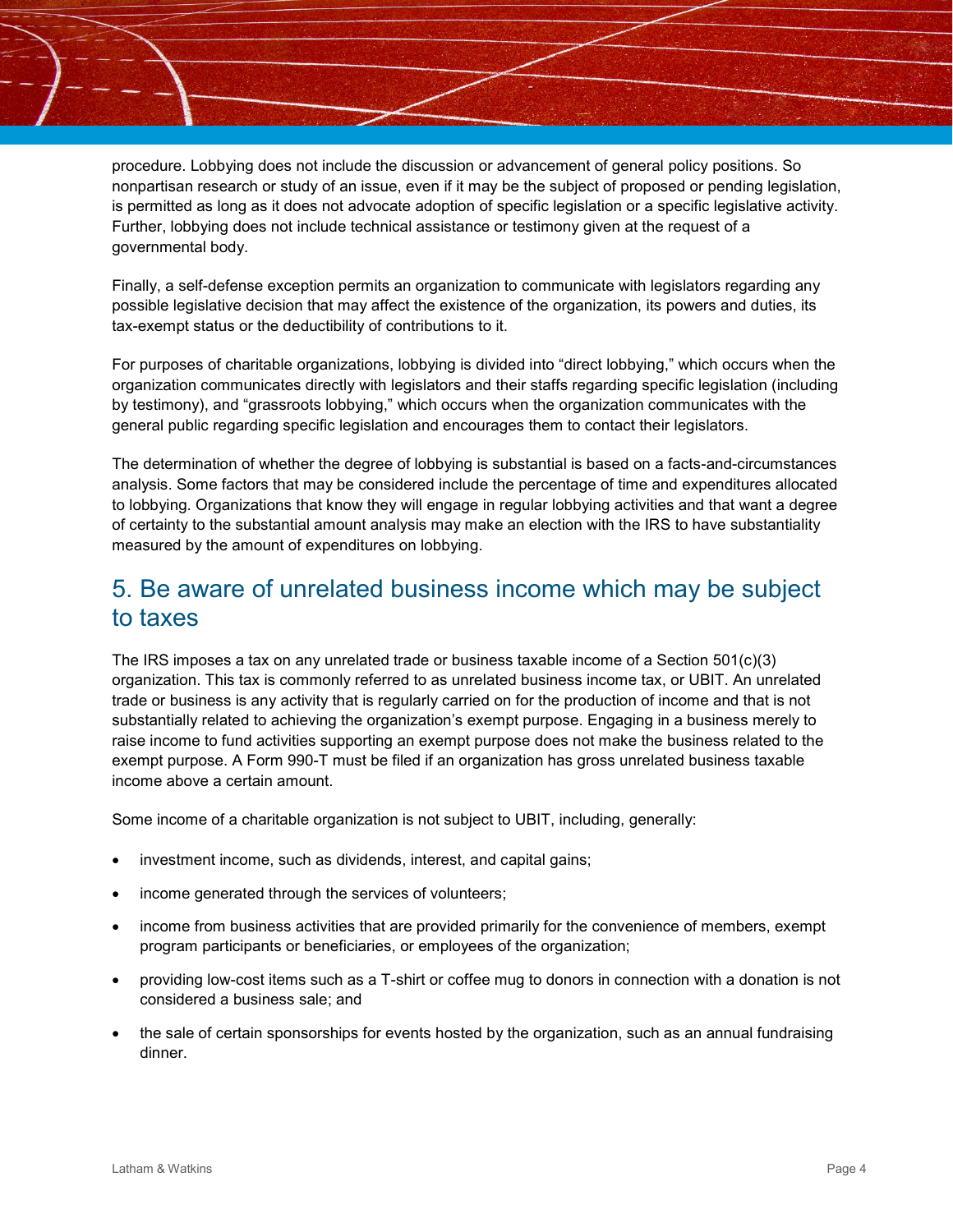## 6. Monitor sources and amounts of funding which may affect an organization's characterization as a public charity

How a Section 501(c)(3) organization raises its funds is important. A Section 501(c)(3) organization is either classified as a public charity or a private foundation based on the sources of its funding. The default classification is as a private foundation unless the organization can show that it is publicly supported. There are significant benefits to being classified as a public charity. The rules governing private foundations are in some ways more complex and restrictive than those governing public charities.

Public charity status can be achieved several ways. First, if at least one-third of the organization's total support is normally from donations or grants made by the public, other public charities, or governmental entities, then the organization should qualify as a public charity. In counting donations from the public, the amount of a donation that is considered from any one public source for purposes of this test is limited to 2% of the organization's total support.

There is an alternative test for organizations that, by their nature, are not properly classified as private foundations, but that do not meet the one-third public support test. Under this alternative test, in addition to facts and circumstances that support the public nature of the organization, it normally receives at least 10% of its total support from donations or grants made by the public, other public charities, or governmental entities (e.g., a museum or library that relies on a large endowment rather than donations for most of its support). A second way public charity status can be achieved if at least one-third of the organization's total support is income from activities related to its exempt purpose (such as admission fees to a museum or thrift store sales) and less than one-third of its total support is from investment income.

### 7. Satisfy public disclosure requirements

Section 501(c)(3) organizations must make their applications for federal income tax exemption and their annual information returns available to the public for inspection and copying upon request. Copies usually must be provided immediately in the case of in-person requests, and within 30 days in the case of written requests. The organization may charge a reasonable copying fee plus actual postage, if any. If a charitable organization makes its public disclosure documents "widely available," it does not have to provide copies to individual requestors. Documents are considered widely available if they are readily available on the organization's website. While a file accessible on a website is an acceptable alternative to providing copies of these documents (either in response to an in-person or written request), the documents still must be available for public inspection during regular business hours.

In addition, the IRS makes these documents available. These applications and returns may include information about the organization's finances, related entities, grant-making, and compensation paid to directors, officers, key employees, and certain highly compensated employees and independent contractors. Some states also post charitable solicitation registration filings online. As a result, an organization's practices and activities are subject to significant public scrutiny.